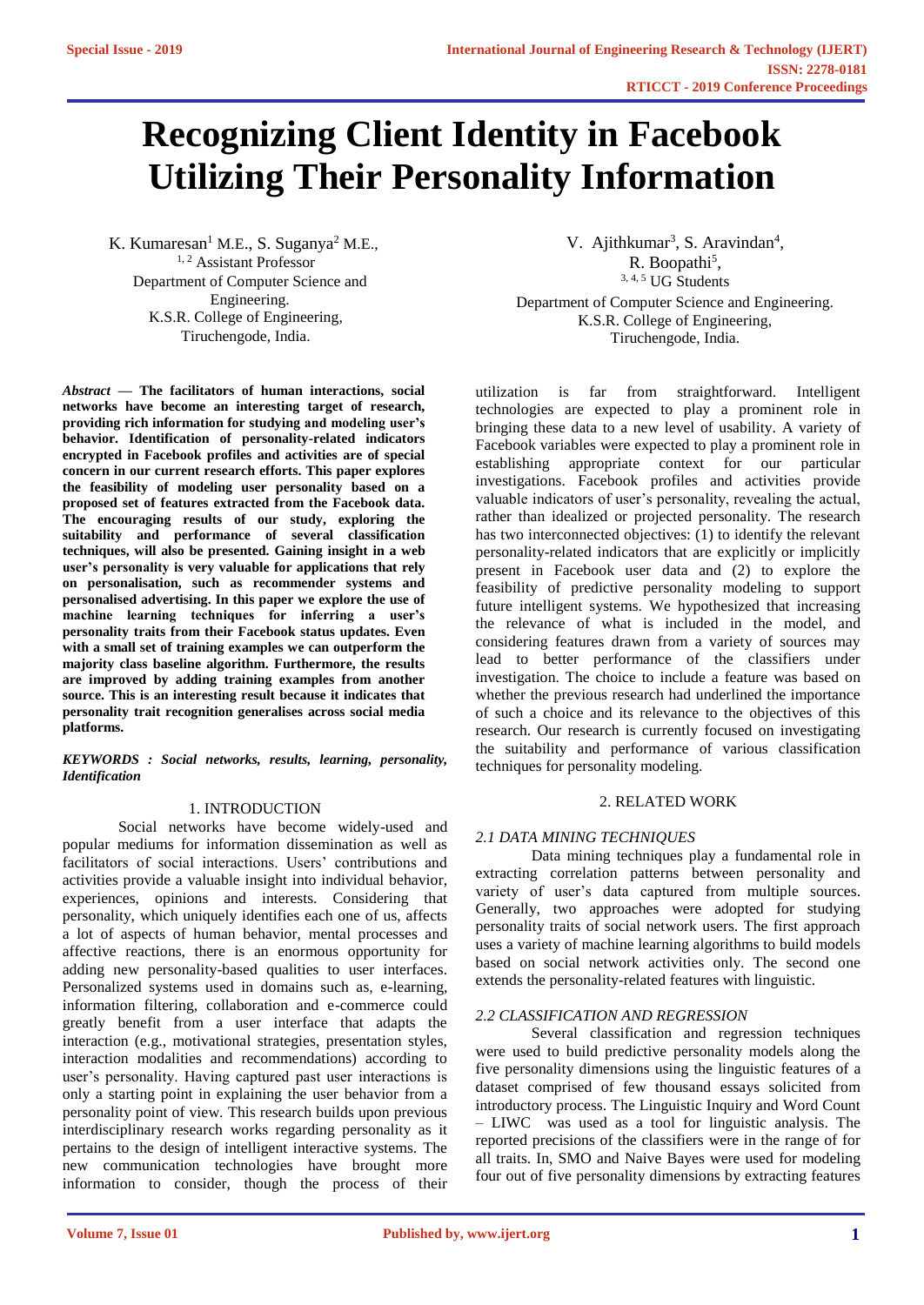from a corpus of personal web-blogs. Their results point out to the importance of the process of feature selection in increasing the classifiers precision yielding for automatic feature selection. The point of the differences in the datasets used in these studies compared to, namely different solicitation methods and the sources from which they were collected. The correlation between users' social network activity and personality has been the focus of several studies in the last decade. Personality traits of the Chinese most popular social network users were analyzed.

#### *2.3 PERSONALITY MODELS*

Decision Trees have shown the best results, yielding percent accuracy, for a combination of features related to users' network activity along with affective linguistic features extracted from statuses and blog posts. The work most closely related to the method. Rules and Gaussian Processes, were applied to build predictive personality models. The authors consider users' Facebook data through parameters such as structural characteristics, personal info, activities and preference, in addition to the linguistic attributes extracted with LIWC from the users' statuses.

#### *2.4 CORRELATIONS*

The lack of demographic diversity in participant sampling was one of the major drawbacks for generalizing the results of the last two studies, Chinese population and authors' Facebook friends respectively. Few studies using considerably larger number of instances from the same dataset under our investigation have a rather different objective from ours, namely to examine the correlations between the personality traits and Facebook activity data and the associations between personal attributes and Facebook Likes.These studies were not meant to look at the rich linguistic patterns that occur in the language use on social networks, which is in the focus of this research.

## *2.5 PERSONALITY*

The term personality is derived from the Latin word persona, which means the mask used by actors in a theatre. A set of attributes that characterize an individual and involves emotions, behavior, temperament and the mind defines a personality. Due to the diversity of attributes it is crucial to gauge personality as it does not provide any definitive structure through which people can be classified and compared. The set of human emotions is vast, due to which a similar problem occurs when one tries to identify the sentiment embedded in a message (sentiment analysis), thus making it challenging to choose the basic emotions for a classification. Thus in order to automate sentiment analysis, for instance, many researchers accepts a simplified representation of sentiments by means of their polarity. Similarly for determining personality, various researchers have recognized the most essential characteristics in order to create a personality model. Personality can vary depending on different situations.

## 3. RECENT METHODS

## *3.1 EXTRAVERSION*

People in this dimension have an inherent need to advertise their ac-tivities to others and their good mood depends on the feedback they receive from them. People in this category tend to spend more hours in social networking sites. Par-ticularly, in Facebook, they tend to belong to more groups and have more friends. Furthermore, they have the tendency to upload more personal photos than people belonging to other personality dimensions, share more statuses and post. Technological approaches on extracting personality traits from Facebook it is important to understand how personality traits relate to user, ac-tivities and behaviour on Facebook based on the results reported by behavioural and psychology sciences.

#### *3.2 NEUROTICISM*

The dimension describes people with the tendency to experience strongly negative emotions, such as anger, anxiety, or depression. People characterized by neuroticism, tend to be more frequent users of Facebook since they want to control the information about themselves and their environment. Thus, the most frequent activity they practice is to disseminate information or statements that they approve. In contrast they avoid publishing photos of themselves. Furthermore, neurotics tend to have fewer friends on Facebook, but at the same time, use often the like function in posts of these friends.

## *3.3 EXTRACTING PERSONALITY TRAITS FROM FACEBOOK*

The rapid development of Facebook, compared to other social networks, and due to the enormous amount of information available for most users, many research groups have tried to acquire and exploit the log data in order to draw conclusions in relation to personality. Two main techniques are used and discussed below. Semi-automated data mining approaches utilize algorithms to extract information from public profiles on Facebook. In any case, the users involved in the study have to complete a personality questionnaire in order for the researchers to get an indication on the users' personality. Data mining algorithms and machine learning are followed in analysing and correlating the activity of users to personality traits. User's replies to the personality questionnaire are used for evaluating the models developed. These studies showed that textual elements and demographic profile information of users can provide indication of user's personality and that indeed personality is closely related to social networks usage. Although machine learning approaches are un-obstructive methods for the user, and predict user personality with high accuracy, publicly available information are getting fewer as time passes due to Facebook's new privacy policies and settings. Consequently, the information one can get using this method is not rich and similarly to the previous discussion the user is not directly getting anything back.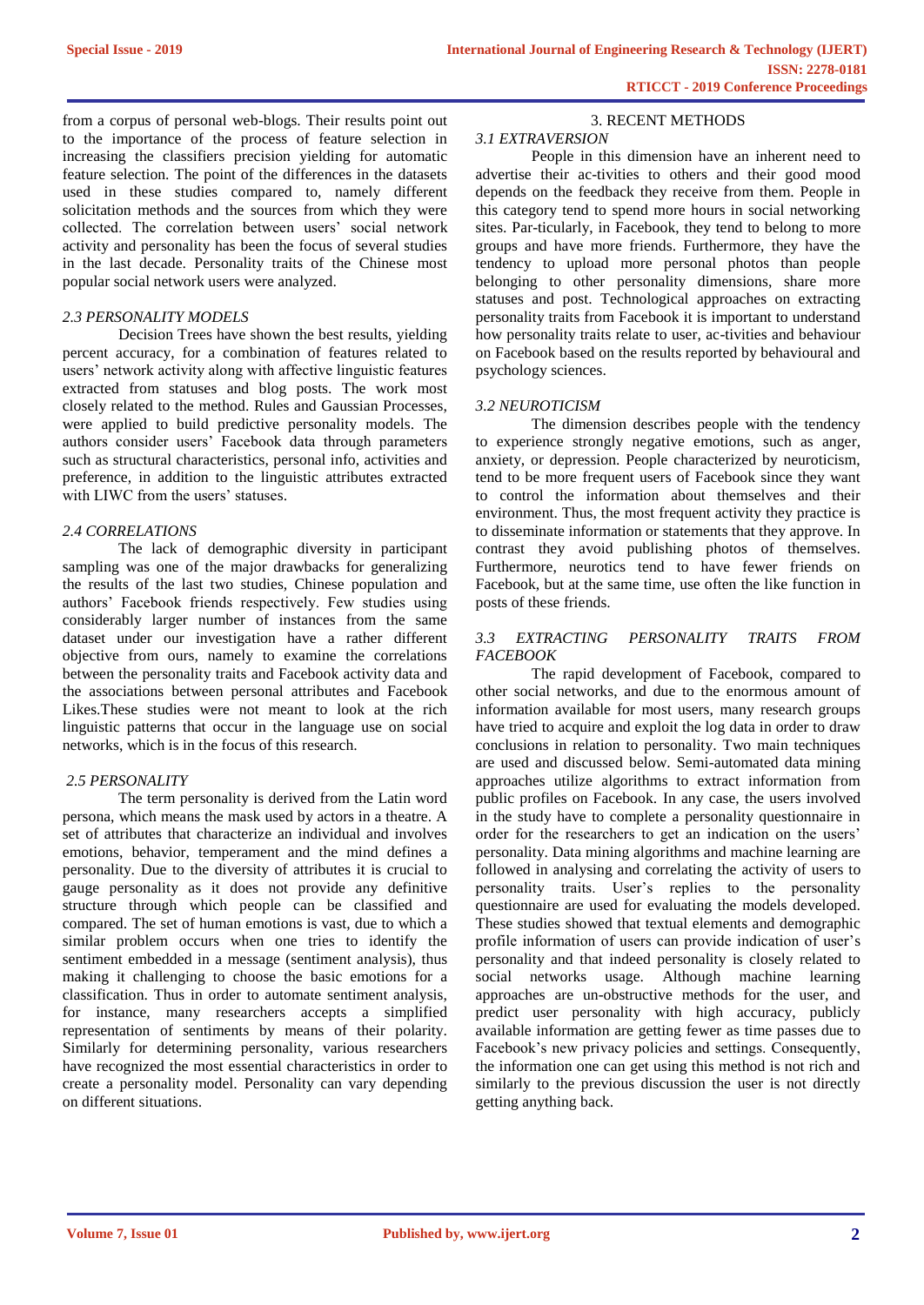## *3.4 FACEBOOK DATA EXTRACTION FOR USER MODELING*

The extraction of Facebook activity data has been done using a Facebook application, which allowed us to get users' permissions for accessing their personal data as input to the framework. The data extracted include publically available information about a user and also private activity data. Additional features have been defined by the authors, that can be considered to be a list of friends of a user with whom the user 'regularly' interacts with. In order for a user to be considered as an active friend of a given user, to publish at least four posts directly on that user's wall, or appear in a Facebook activity together, during a period of a year. The reason for the four posts threshold is for excluding birthday and name-day wishes.

## 5. PROPOSED WORK

The purpose of the study is to propose a theoretical framework that can be used to identify the personality trait of a social media user.in this field of psychology showed that there is a correlation between personality and the linguistic behavior of a person . This correlation can be effectively analyzed and illustrated using natural language processing approach. Therefore, the goal of this research is to build a prediction system that can automatically predict user personality based on their activities in Facebook. There are several personality models used in predicting personality, such as Big Five Personality, MBTI (Myers-Briggs Type Indicator) or DISC (Dominance Influence Steadiness Conscientiousness). However, after some considerations and literature review process, Big Five Personality is used in this study as it is the most popular and precise in telling someone's personality traits. Traits in this model consist of Openness, Conscientiousness, Extraversion, Agreeableness, and Neuroticism. Personality is a way person respond to a particular situation. It is combination of characteristics that make an individual unique.

Data from Online Social Networking Sites provides a solution to this problem. The rapid growth in social media increased people perceptions towards it. It went from niche activity to vary widely and heavily processed. It has emerged as one of the most ubiquitous means of communication today. It allows individual to find like-minded ones, whether it be for romantic or social purpose. It is also being used to maintain existing social connections. The observed that online interactions generated more self-disclosures and fostered deeper personal questions than did face-to-face conversations. Now-a-days people analyze person's social profile before considering as business partner or before dating. Researchers have shown how useful social networking is among old adults, what can we learn from Facebook activity and how often it is used by famous personality. With aforementioned benefits user population using these social networking sites is increasing day-by-day. Their interaction pattern, profile data, text or multimedia content used during conversation or status update provide lot of raw data to researchers which can be used to determine personality traits.



#### FIG 1. PROPOSE SYSTEM

## *5.1 GENERAL STUDY*

Assessment of personality over the past two decades in various researches has revealed that personality can be defined by five dimensions known as Big Five personality traits. In general, study of personality considered as a psychology research based on the survey or questionnaire. But this limits the research data to less number of persons. Hence there is a need of something through which can increase the number of people involved in survey and to make the process automated.

## *5.2 LINKAGE DATA BASED ANALYSIS*

Social Network can be analyzed with mapping and measuring of relationships between various entities . Analysis is often represented using diagram as shown in figure1. It is based on network structure. Here Nodes represent actor, object, people or group. Edges represent relationship between those actors. This type of social network analysis is useful for the work related to organization development. Combining both the approaches Linkage data and content based analysis provide input to wide range of applications including in prediction of personality traits.

## *5.3 REGRESSION METHOD*

This is simplest and most used method. It analyzes relationship between dependable variable and predict results. It can be Linear or Non-linear. Linear model seems to describe the relation best. However, sentiment data doesn't work well in the regression model for movies. Researchers have mostly used regression algorithm like M5rule, Multivariate linear, Gaussian Process and ZeroR for the calculations.

## 6. IMPLEMENTATION

## *6.1 CLUSTERING ALGORITHMS*

These algorithms try to cluster closely connected group of nodes. K-nearest neighbor classifier- This is one of the simplest machine learning algorithms. Most of algorithm in this category use structural information. This has been shown in that content and linkage both kind of information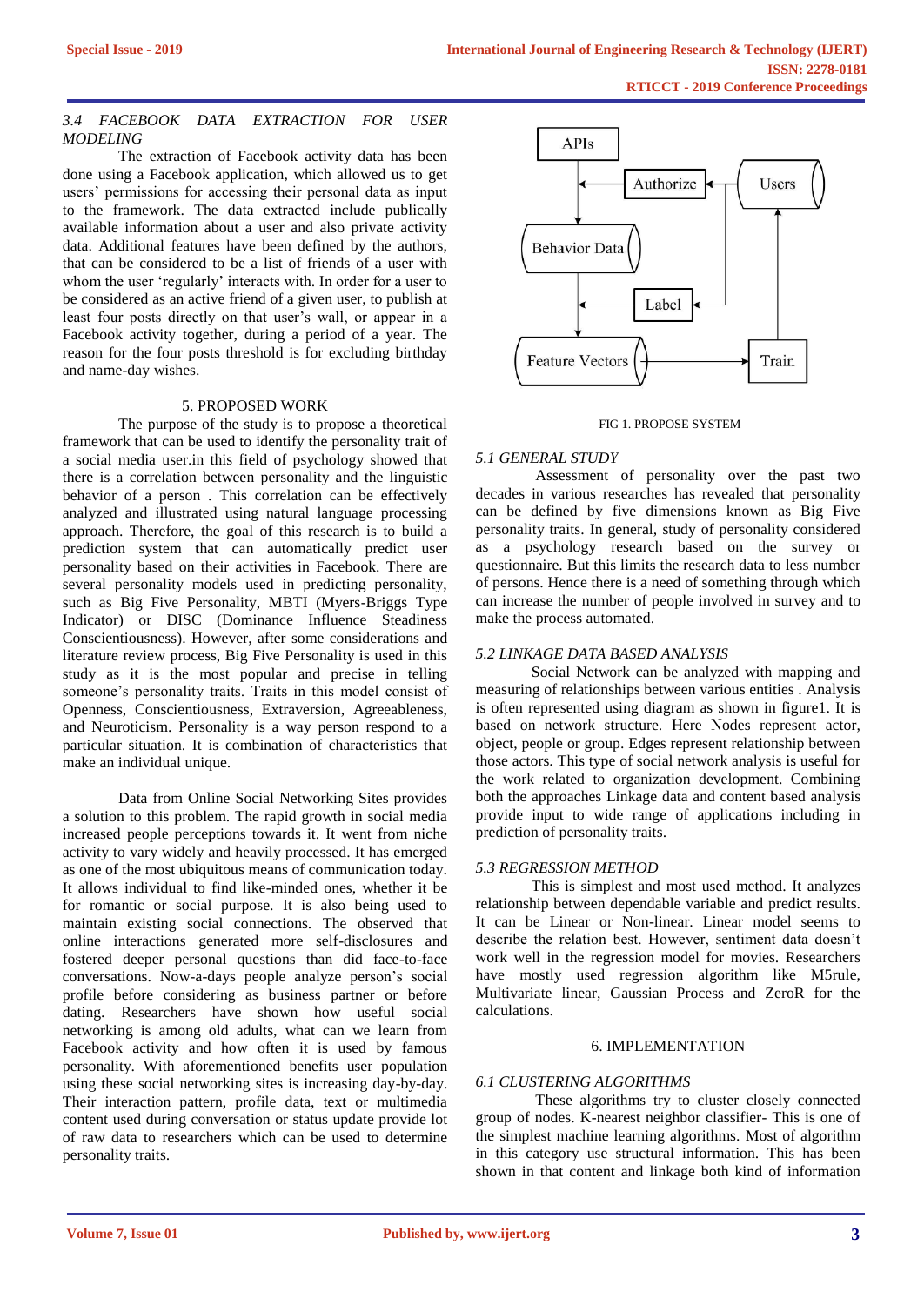can be processed with clustering algorithm and integrated approach works better.

#### *6.2HIERARCHICAL CLUSTERING AND DECISION TREE*

In this algorithm travelling from root node to leaf, one entity will get the prediction results. Majorly structural information is used as input. Researchers have developed group recommendation system for using this model.

#### *6.3 DATA FILTERING*

Data collected from the social media will be the text from comments posted by the user. The filtering of the text requires some phrase and pattern based techniques or term based techniques. Here, the phrase based technique is preferred because phrases carry more semantic information than terms and hence better performance can be expected . The main aim for filtering data is to remove the redundant or irrelevant data. As a result, we will get clean data which can be processed more effectively. First of all, the probable phrases and their synonyms that can occur in the comments are listed. This list helped in extracting those phrases from the text. Also, the dictionary including list of words l ike 'a', 'an', 'the', 'you', 'of', 'over' etc. is made to avoid useless text from getting processed.

## *6.4 DATA STEMMING*

Data stemming uses the extracted phrases after data filtering. Stemming is the process for reducing the words to their stem or root form. In this, the set of words that can be treated as equivalent are identified and these multiple occurrences are replaced with their root form .

#### *6.5 PERSONALITY TRAIT REPOSITORY*

Personality trait repository is used to associate the Big five personality traits with the corresponding attributes. The attributes considered here are openness to experience, consciousness, extraversion, agreeableness, neuroticism. Each attribute included in the repository is again linked with the synonymous words. The information retrieved is the text in comments. The text is composed of phrases, certain adjectives. These phrases and adjectives will be the input to the repository where association between phrases or adjectives and synonymous words will take place.

## *6.6 SIMPLIFIED SENTIMENTS*

In processing input will be provided for simplifying the sentiments. The sentiments which are associated with the text used in comment may be openness to experience, consciousness, extraversion, agreeableness, neuroticism. The input here is the stem or root form of the words or phrases used in the comments. So, it is easier to identify the corresponding sentiments. Social media is one of the most easily accessible ways to understand natural behavior of an individual, understand user's likes and dislikes and so we can link information extracted from social media to understand personality traits of social media users. The purpose of the study is to propose a theoretical framework that can be used to identify the personality trait of a social media user.in this field of psychology showed that there is a correlation between personality and the linguistic behavior of a person .

This correlation can be effectively analyzed and illustrated using natural language processing approach. Therefore, the goal of this research is to build a prediction system that can automatically predict user personality based on their activities in Facebook.

## 7. CONCLUSIONS

Social behavior in online social networking sites can be used to predict User's big five personality traits. Psychologist used to follow personality questionnaire approach. This process is costly and impractical at times. With the popularity of online social networks, researchesenvisaged to predict the personality automatically. Researches tried to assess the personality based on internet and social network site usage. However only some of the personality traits like Extraversion and emotional stability could be assessed using this approach. Through linkage and content based analysis of these online social networking sites data, researchers were able to predict personality traits quite accurately. Based on Facebook "Likes", Network Structure like number of friends and groups, Status update, Photo upload, Tags and then using various regression and machine learning algorithms researchers were able to correlate these features with personality trait. Researchers have used multiple approaches like applying linguistic algorithm to user text and combining the results with network structure based analysis to predict with better accuracy as different traits can be best predicted with different approaches. Some researchers have used behavior aspect of social media like message content & type, behavior towards friends & follower, response time etc. to correlate with personality trait.

#### 8. ACKNOWLEDGEMENT

The paper was developed under the supervision of the Authors thank their support, navigation and help at different stages of the project.

#### REFERENCES:

- [1] Fast L, Funder D. Personality as manifest in word use: correlations with self-report, acquaintance report, and behavior. Journal of personality and social psychology. 2008; 94(2): p. 334
- [2] Schwartz H, Eichstaedt J, Kern M, Dziurzynski L, Ramones S, Agrawal M, et al. Personality, gender, and age in the language of social media: The open-vocabulary approach. PloS one. 2013; 8(9).
- Jiawei Han, Micheline Kamber. Data Mining Concepts and Techniques, second edition. Elsevier (Singapore) Pte Ltd. 2008.
- [4] Han S. Kwak H.Moon S. Ahn, Yong-Yeol and H Jeong. Analysis of topological characteristics of huge online social networking services. WWW07: Proceedings of the 16th international conference onWorldWide Web, 835-844, (2007).
- [5] Bai, S., Zhu, T., and Cheng, L.. Big-Five Personality Prediction Based on User Behaviors at Social Network Sites. eprint arXiv:1204.4809 2012.
- [6] Golbeck, J., Robles, C., and Turner, K. 2011. Predicting Personality with Social Media. In Proceedings of the 2011 Annual Conference on Human Factors in Computing Systems, 253–262. New York, NY, USA: ACM Press.
- [7] Yair Amichai-Hamburger and Gideon Vinitzky. 2010. Social network use and personality. *Comp. Hum. Behav.* 26, 6: 1289-1295.
- James C. McElroy, Anthony R. Hendrickson, Anthony M. Townsend, and Samuel M. DeMarie. 2007. Dispositional factors in internet use: personality versus cognitive style. *MIS Q.* 31, 4: 809- 820.